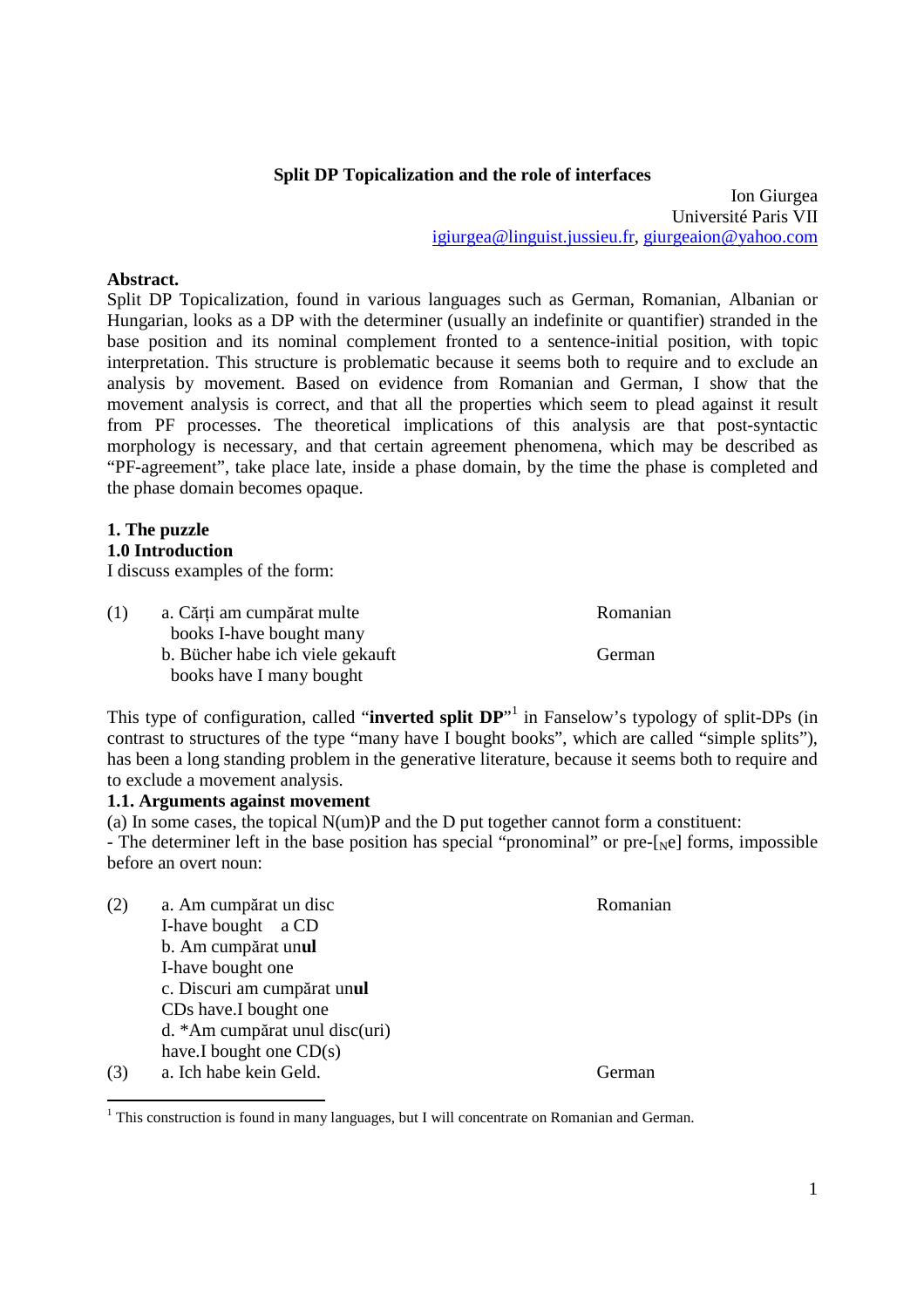I have no money b. Ich habe kein**es** I have none c. Geld habe Ich kein**es**  money have I none d. \*Ich habe keines Geld I have none money

- Number mismatch is possible between the determiner and the topical NP:

(2) c. Discuri am cumpărat un**ul** Romanian CDs I-have bought one d. \*Am cumpărat un(ul) discuri I-have bought one CDs (4) a. Kinder hat er nur eines German (some varieties) children has he only one b. \*Er hat ein(es) Kinder he has one children

- The topical NP can have a determiner of its own: the indefinite article *ein*, in some varieties of German:

(5) a. Ein Auto hat er keines a car has he none b. \*Er hat keines ein Auto he has none a car

- In German, adjectives in the topical N(um)P don't have the "weak" inflection, used when preceded by a determiner, but the "strong" inflection, used in the absence of a determiner:

(6) a. Er hat keine polnischen Gänse German (Fanselow 1988) he has no Polish-*en* geese b. Polnisch**e** Gänse hat er keine Polish-*e* geese has he no c. \*Er hat keine polnische Gänse he has no Polish-*e* geese d. Er hat polnische Gänse he has Polish-*e* geese

- In Romanian, some cardinals obligatorily insert *de* "of" before their nominal complement. In the "split" construction, *de* is absent:

(7) a. Au venit douăzeci de copii Romanian have come twenty of children b. (\*De) copii au venit douăzeci (\*de) (of) children have come twenty (of)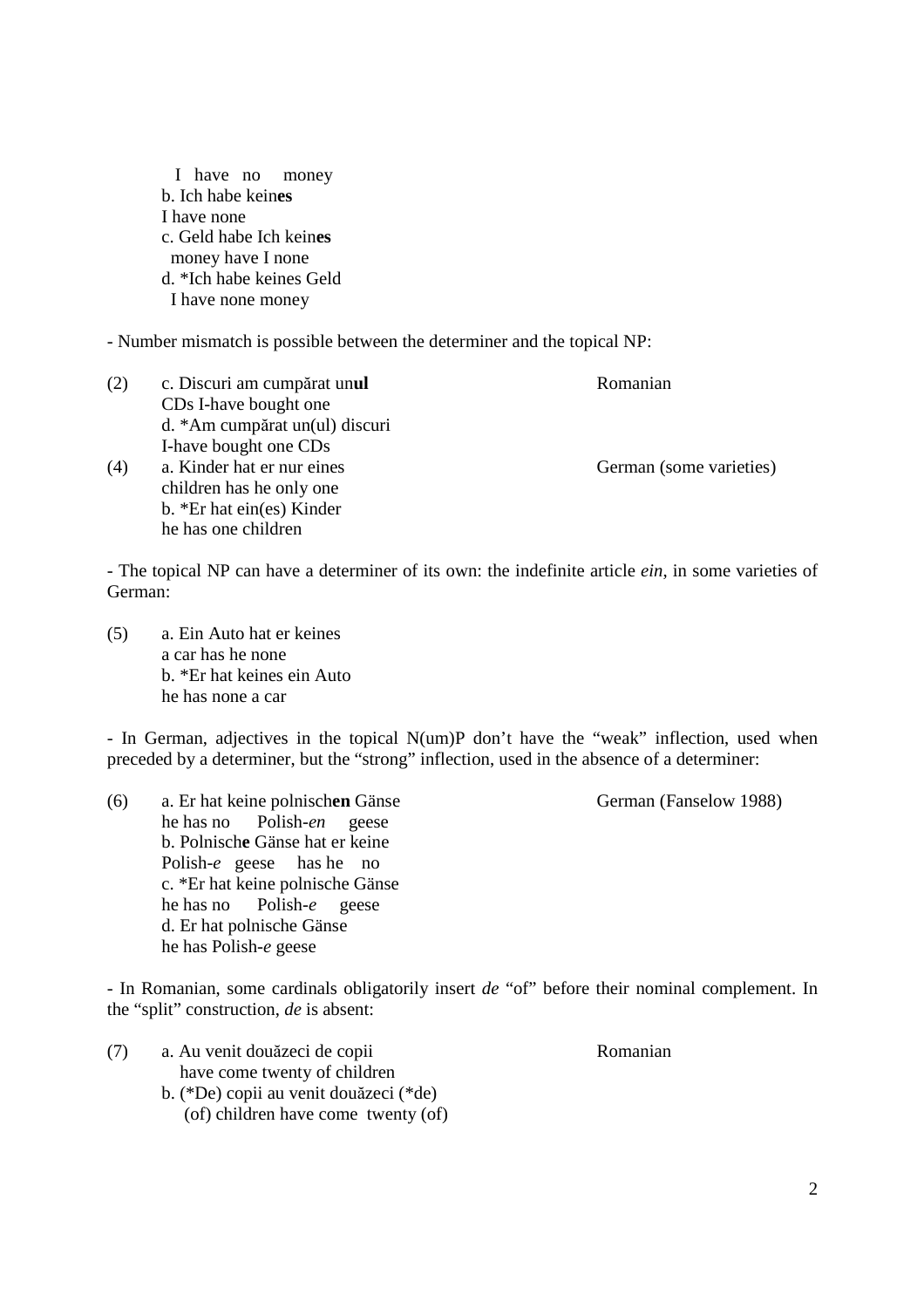c. \*Au venit douăzeci copii have come twenty children

- In some varieties of German (or at least for some speakers), prepositions may appear twice, before each element:

(8) a. % In Schlößern habe ich in keinen gewohnt in castles have I in none lived b. \*Ich habe gewohnt in keinen in Schlößern I have lived in no in castles

- In German the indefinite *welche* cannot appear followed by an overt noun, but may appear in the split construction:

(9) a. Unbeschädigte Exemplare habe ich kaum noch welche (Van Riemsdijk 1989) undamaged copies have I hardly still some b. Hast du \*(irgend)welche unbeschädigten Exemplare? have you any undamaged copies c. Hast du welche? have you some

(b) The elements allowed in the topical and in the base position may occur in these positions in the absence of an "associate" (i.e. outside "split-DP"):

| $(2)^{2}$ | a. Discuri am cumpărat unul       | Romanian |
|-----------|-----------------------------------|----------|
|           | CD <sub>s</sub> I-have bought one |          |
|           | b. Am cumpărat unul               |          |
|           | I-have bought one                 |          |
|           | c. Discuri am cumpărat            |          |
|           | CDs I-have bought                 |          |
| (3)       | a. Geld habe Ich keines           | German   |
|           | money have I none                 |          |
|           | b. Ich habe keines                |          |
|           | I have none                       |          |
|           | c. Geld habe Ich                  |          |
|           | money have I                      |          |
| $(7)^{2}$ | a. Copii au venit douăzeci        | Romanian |
|           | children have come twenty         |          |
|           | b. Au venit douăzeci              |          |
|           | have come twenty                  |          |
|           | c. Copii au venit                 |          |
|           | children have come                |          |

From the formulation in (b) it follows that phrases which cannot occur independently in these positions should not be able to occur in the split-construction either. For the topic position, this may seem to be true in Romanian and some varieties of German: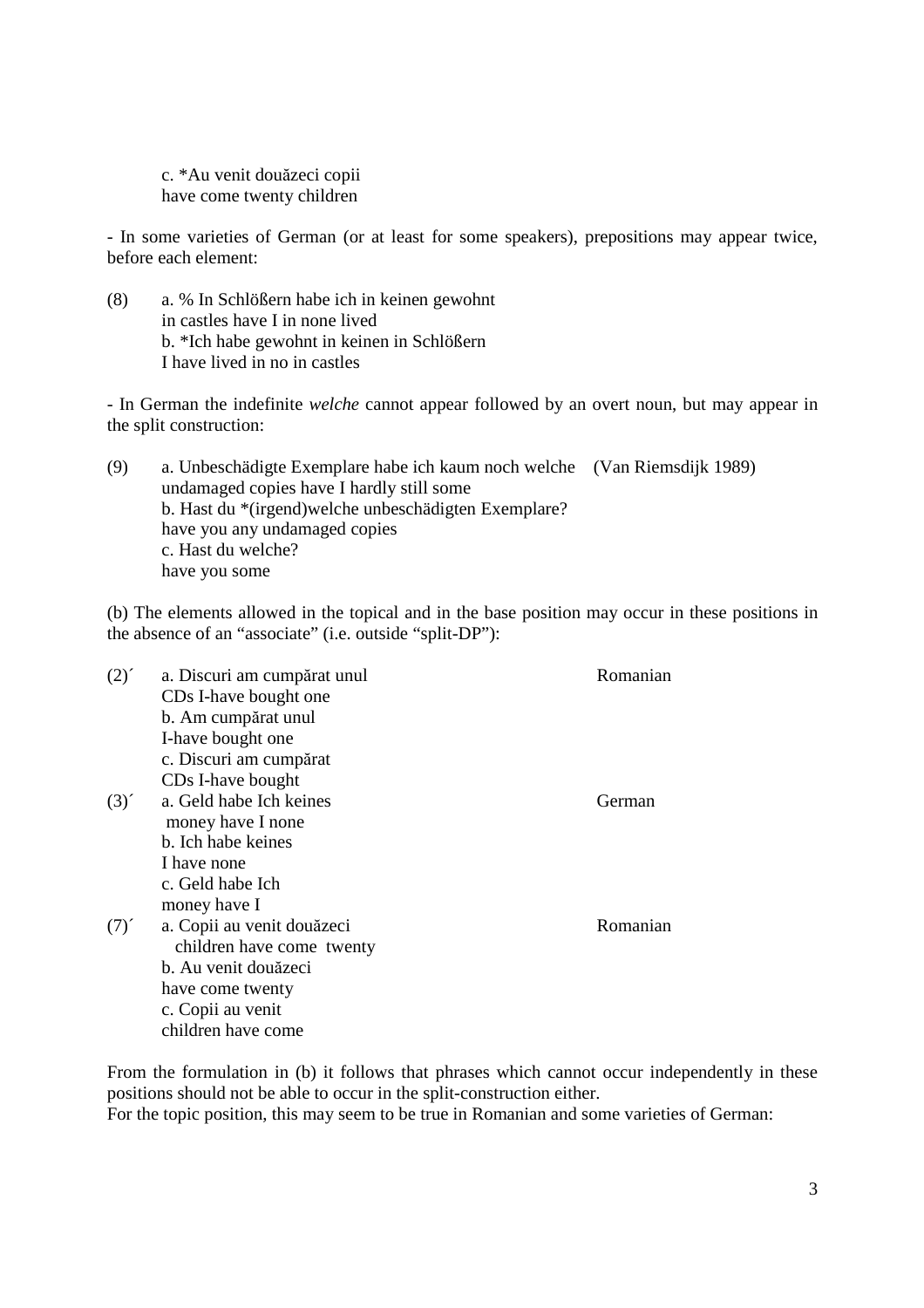(10) a. \* Fată a venit / \*A venit fată girl has come has come girl b. A venit o fată has come a girl c. \* Fată a venit una girl has come one

Some varieties of German contradict this consequence of the formulation in (b): in these dialects, one can find in the topic position forms that require a split:

(11) Guten Professor kennt sie ?? (einen/keinen) Southern German good teacher knows she (one/none)

For the base position, there is positive evidence in Romanian: if a determiner cannot combine with an empty N, it cannot appear in the split construction:

(12) a. Au venit nişte \*(fete) Romanian have come some(s'm) girls b. \*Au venit nişte have come some(s'm) c. \* Fete au venit nişte girls have come some(s'm)

### **1.2. Arguments for movement**

(a) The strongest evidence for movement comes from locality: the relation between the topical NP and the "associate" shows island violation effects typical for movement. Thus, in Romanian the "associate" must be an object or a postverbal subject:

 $(13)$  a. Doctori am consultat multi physicians I-have consulted many b. \* (??) Doctori am vorbit cu mulți physicians I-have spoken with many c. Candidati au telefonat multi candidates have called(on the phone) many  $d. *$  Candidați mulți au venit (impossible with the intonation characteristic of topics) candidates many have called

This is expected under a movement analysis since PPs and preverbal subjects are islands for extraction in Romanian.

We should however note that the locality conditions aren't always the same as for the whmovement: *wh-* extraction out of DP is generally bad, even from object and postverbal subject positions, except for possessor extraction:

(14) a. \*De ce ai consultat doctori? (in the interpretation "what sort of physicians…") of what you-have consulted physicians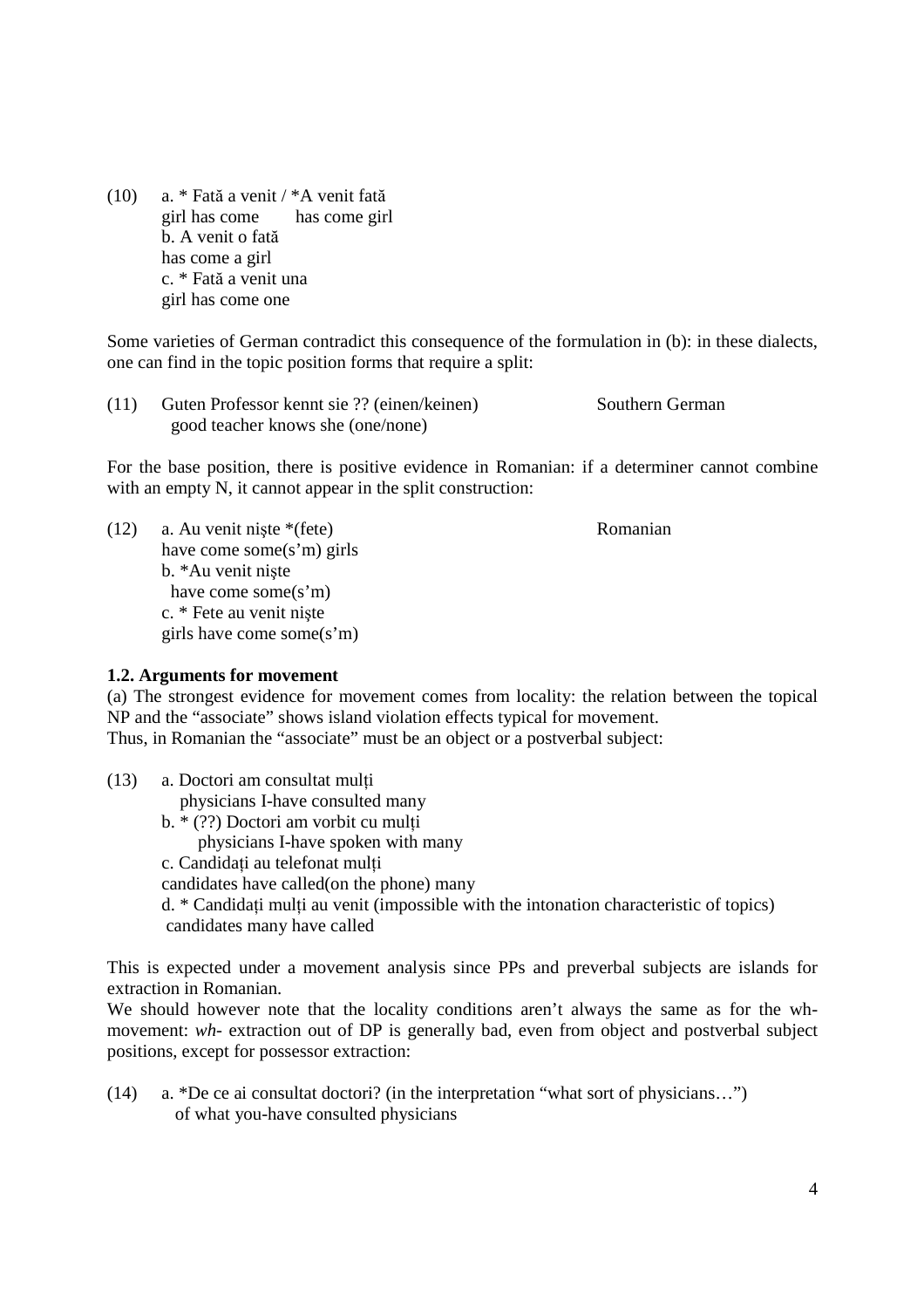b. \* Despre cine ai cumpărat o carte? about whom you-have bought a book c. (?) Cui i-ai văzut cartea în librărie? whom.D DCl-you-have seen the-book in (the) bookstore

The locality conditions don't match those of the extraction of a whole DP either:

(15) a. \* (??) Copii/La copii (le-)am dat cadouri multora children/D children (DCl-)I-have given presents many.D b. Cui i-ai dat cadouri ? whom.D DCl-you-have given presents

Both in Romanian and German the topicalization obeys clausal islands (wh-, adjunct- and "complex NP" islands):

| (16) | a. *Unbeschädigte Exemplare wollte er wissen wer noch zwei auf Vorrrat hat                                                          | German               |
|------|-------------------------------------------------------------------------------------------------------------------------------------|----------------------|
|      | copies wanted he to-know who still two on stock has<br>undamaged                                                                    |                      |
|      |                                                                                                                                     | (Van Riemsdijk 1989) |
|      | b. *Calculatoare se supără dacă nu luăm trei                                                                                        | Romanian             |
|      | computers Refl gets-angry if not we-take three                                                                                      |                      |
|      | c. ?(%) Studenți nu cunosc nici un profesor care să aibă mai puțin de zece                                                          |                      |
|      | students not I-know no professor which Subj has less than ten                                                                       |                      |
|      | d. ?(?) Poezii se supără dacă nu învăț măcar trei                                                                                   |                      |
|      | poems Refl gets-angry if not I-learn at-least three                                                                                 |                      |
|      | e. *Studenten kenne ich keinen Professor der weniger als zehn habe<br>no professor which fewer than ten has.Subj<br>students know I | German               |
|      |                                                                                                                                     |                      |

In German, the constraints are similar to those of *wh*- movement:

| (17) | a. ?? Ein Experte hat keiner den Schaden geprüft (Van Riemsdijk 1989)              |                      |
|------|------------------------------------------------------------------------------------|----------------------|
|      | an expert has no-one the damage proven                                             |                      |
|      | b. * Was hat für ein Mann den Schaden geprüft?                                     |                      |
|      | what has for a man the damage proven "What sort of man has established the damage" |                      |
| (18) | * Mädchen hat er mit vielen getanzt                                                | (Van Riemsdijk 1989) |
|      | girls has he with many danced                                                      |                      |

However, at least for some speakers, there are cases where splits possible while other kinds of subextraction are forbidden. This is the case of genitive and dative objects:

(19) a. Interessanten Büchern über Polen ist hier noch keinen ein Preis verliehen worden interesting books-D about Poland is here yet none-D a price awarded been b. \*Über Polen ist hier noch keinen Büchern ein Preis verliehen worden about Poland is here yet no-D books-D a price awarded been

(Fanselow and Cavar 2002)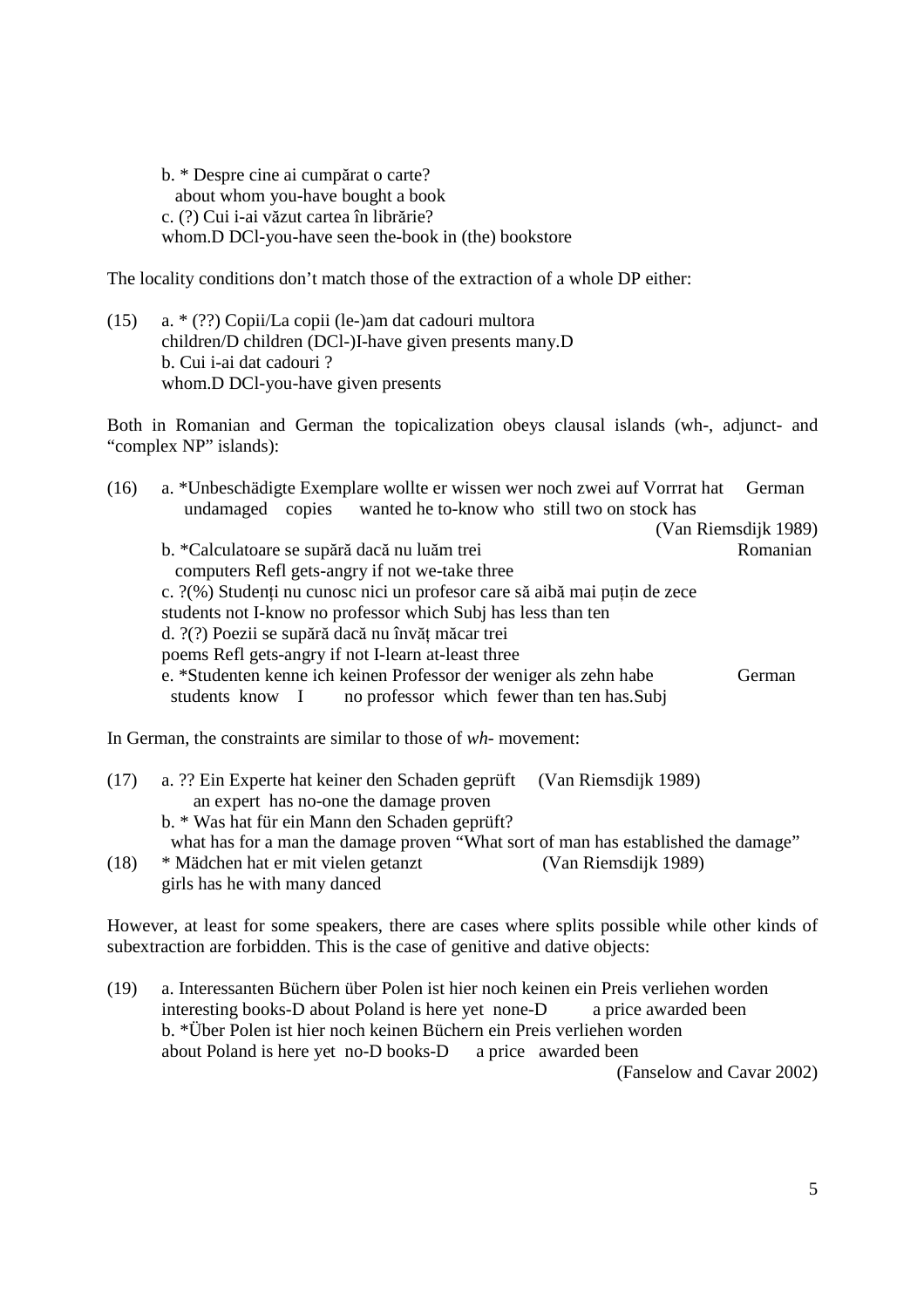(b) A second indication that the topic and the associate are syntactically, not just semantically related is the impossibility of a lexical N in the base position, even when the semantics or intended meaning would allow one:

| (20) | a. ?? Fete au venit Maria și Cristina   | Romanian        |
|------|-----------------------------------------|-----------------|
|      | girls have come M. and C.               |                 |
|      | b. * Animale îi plac numai câinii       |                 |
|      | animals him. D like only dogs           |                 |
|      | c. ?(%) Raubvögel kennt er nur Bussarde | German          |
|      | birds of prey knows he only buzzards    | (Fanselow 1988) |

With hanging topics with an introductory element (*ca* in Romanian, corresponding to the English *as for*), there is no such constraint:

| (21) | Ca fete, au venit numai Maria și Cristina    | Romanian |
|------|----------------------------------------------|----------|
|      | "As for girls, only Maria and Cristina came" |          |

(c) The literature about split DPs often invoked reconstruction facts as an argument for movement:

| (22) | a. Bücher über einander hatten die Männer keine geschrieben                               | German   |
|------|-------------------------------------------------------------------------------------------|----------|
|      | books about each-other had the men no written                                             |          |
|      | b. Poezii despre sine $_{i}$ (el <sub>i</sub> ) a scris zece                              | Romanian |
|      | poems about himself (he) has written ten                                                  |          |
| (23) | a. Articole despre președinte <sub>i</sub> au adunat consilierii lui <sub>i</sub> destule | Romanian |
|      | articles about (the) president have gathered his counselors enough                        |          |
|      | b. * Articole despre președinte a adunat el destule                                       |          |
|      | articles about (the) president has gathered he enough                                     |          |

However, this argument is not so strong, since reconstruction is also found with base generated topics, such as the *as-for* topics and the English Left Dislocation construction (see (24)), which is, according to Frey (2005), an instance of base generation. Indeed, (25) shows that this structure is insensitive to islands and allows overt (lexical) Ns in the base position, in the appropriate semantic relation (part-whole):

- (24) a. As for books about each other, I don't think they ever wrote any. b. Opinions of ? him<sub>i</sub>/ himself<sub>i</sub>, John has collected eleven so far c.  $*(?)$  Opinions of John<sub>i</sub>, he<sub>i</sub> has collected eleven so far.
- (25) a. PhD students, I know a professor who has eleven b. Sculptures by Michelangelo, I've seen Pieta and Moses

(d) We find further evidence for movement in (some varieties of) German:

- Topical NPs occupy the so-called SpecCP position of V2 clauses, and not a left dislocation or hanging topic position. This position is usually occupied by moved elements: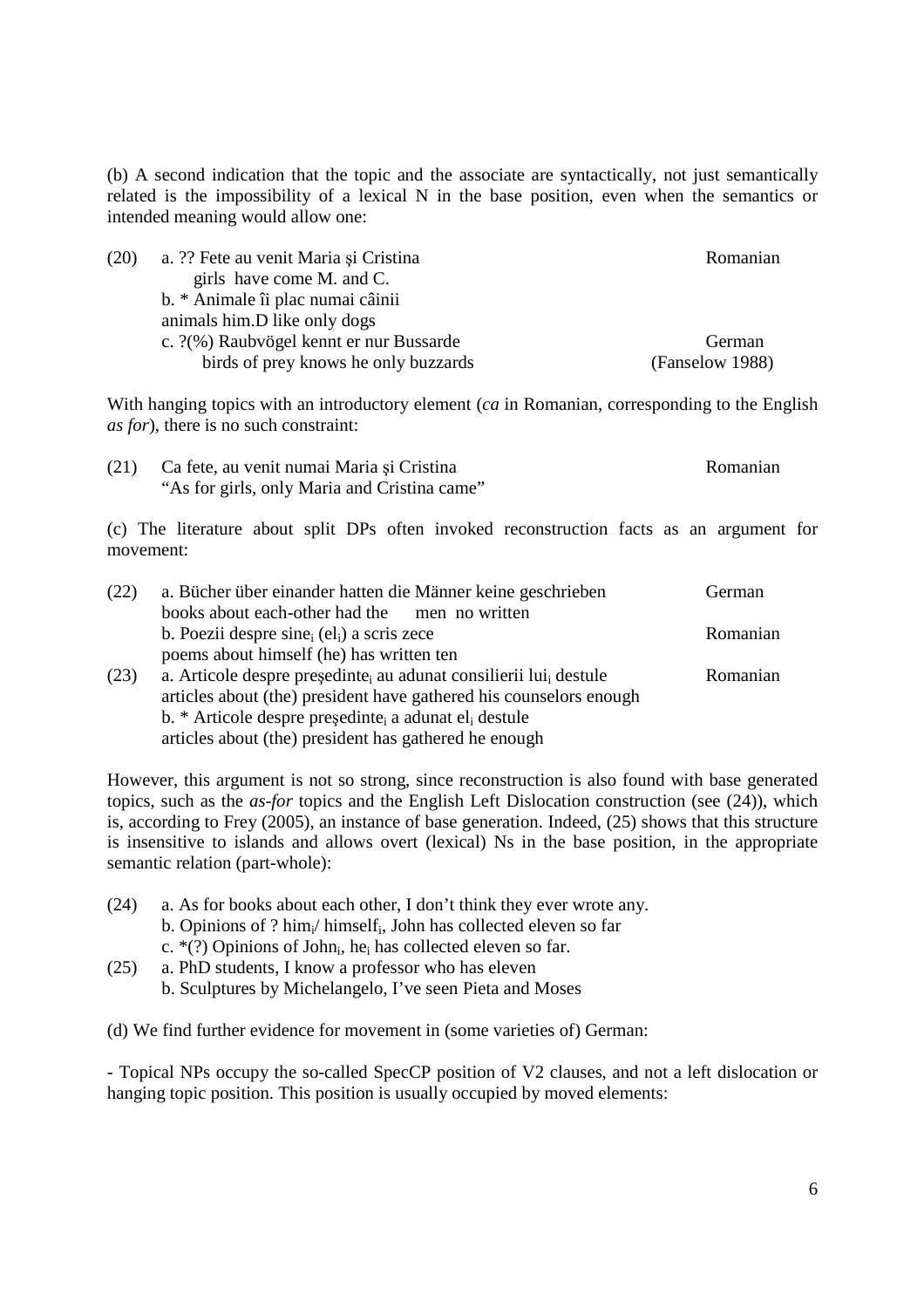(26) a. Bücher hat er viele gelesen books has he many read b. \*Bücher er hat viele gelesen books he has many read c. \* Maria glaubt daß Bücher er viele gelesen hat M. believes that books he many read has

Even the left dislocation position (see (26)a), although exterior to the CP, appears to be created by movement (see Frey 2005), as the English "Topicalization": it shows case agreement with the associate (which is a resumptive pronoun), and reconstruction effects. Hanging topics are distinguished from left dislocated elements by lack of agreement, lack of reconstruction and a different, comma-like intonation:

| (27) | a. Den Hans $\rightarrow$ den mag jeder        | Left-dislocation     | (Frey 2005) |
|------|------------------------------------------------|----------------------|-------------|
|      | the A H. him. A likes everyone                 |                      |             |
|      | (the arrow indicates "progredient intonation") |                      |             |
|      | b. Hans, jeder mag ihn                         | <b>Hanging Topic</b> |             |
|      | everyone likes him<br>H.                       |                      |             |

So, for a base generated topic we would expect the structure (26)b, the Hanging Topic.

- In some varieties of German we find number agreement between the topic and the quantifier in the base position (see (28)), and also case agreement (see (29)):

(28) a. (Ein) Auto hat er nur eines (a) car has he only one b. \*Autos hat er nur eines cars has he only one c. Autos hat er drei cars has he three d. \* (\*ein) Auto hat er drei (a) car has he three (29) a. Alten Professor kennt sie schon einen old.Ac professor knows she already one.A b. Männern habe ich vielen geschrieben men.D have I many.D written c. Schrecklicher Morde ist er vieler beschuldigt worden horrible.G murders is he many.G accused been "He has been accused of many horrible murders" (Fanselow and Cavar 2002)

- As Van Riemsdijk (1989) shows, if adjectives are found both in the topic position and in the base position, the adjective in the topic position must be closer to the N in the hierarchical order of adjectives (it must follow the other adjective in the usual A-N order when the DP is not split). The existence of such a constraint cannot be explained unless the adjectives were first merged inside the same DP: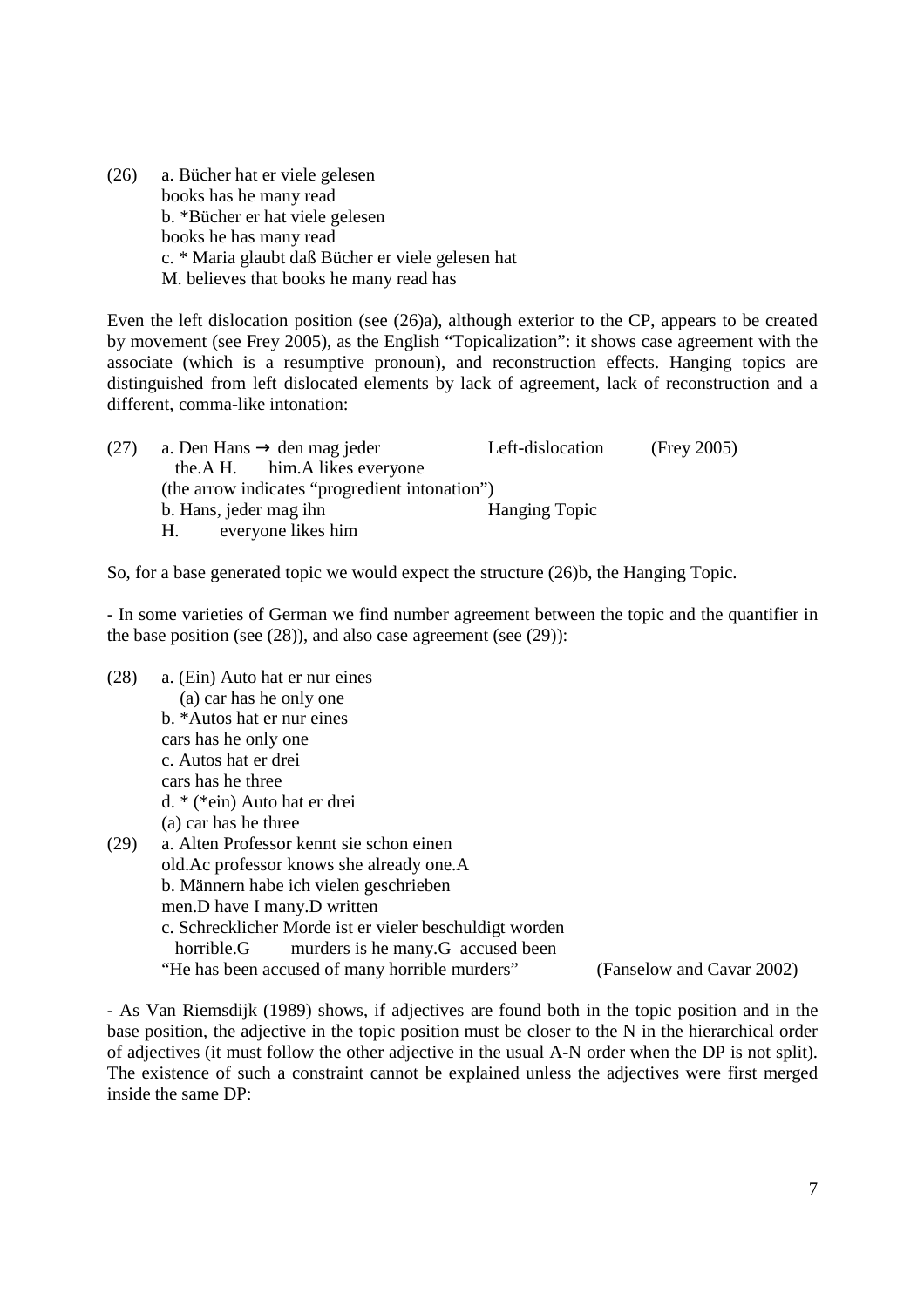- (30) a. Ein Amerikanisches Auto kann ich mir kein neues leisten an American car can I me.D no new afford
	- b. \* Ein neues Auto kann ich mir kein Amerikanisches leisten a new car can I me.D no American afford
- Cf. c. ein neues Amerikanisches Auto a new American car d. \*ein Amerikanisches neues Auto

an American new car

- The existence in some dialects of phrases (bare count singulars) in the top position which require an associate: see (11) above.

# **2. The problem in the context of minimalism**

The arguments above prove the existence of a dependency in this structure.

In the current minimalist framework, with strict cyclicity and no SS-level, we cannot describe this dependency using the notion of a "representational chain" (as proposed by Cinque in a similar case, CLLD - see Cinque 1983).

However long distance dependencies can be described using the operation Agree. Adger and Ramchand (2005) have shown that syntactic dependencies involved in relativization may be described using Agree. They point out that the indication of movement is not merely the dependency itself, but dependency *and identity*.

But arguably we do find identity in interpretive features between the two "DP-splits". We saw that part relations are not allowed (ex. (20)). The mismatches listed in section 1.1 concern uninterpretable features such as adjectival agreement, forms of determiners in the context of empty N, and number, which is not interpreted in the case of quantifiers, but its form in the base position is determined by the quantifier, while in the topic position it is either the same as in the base position (Agree) or a default (bare plural) (but see 3.2)

If only non-interpreted, purely formal features diverge, then the simplest assumption is that the divergences arise in the morphological component, and in so far as (narrow) syntax is concerned, the two elements (the topical NP and the null NP in the base position) are identical. This allows us to conclude that they are related by movement.

Moreover, Agree involves only grammatical features. What features could be responsible in this case for the dependency?

Adger and Ramchand (2005), for the Scottish Gaelic relativization, propose the features  $\Lambda$  (on the complementizer) and unvalued ID on the gap= $pro$ , where ID, "identification", may be either  $\Lambda$ , for bound variables, or ϕ. This replaces an analysis by null operator movement.

(31) C: Λ, *u*ID:Λ ... pro: ID:- → C:  $\Lambda$ ,  $\mu$ **ID:** $\Lambda$  ... pro: **ID:** $\Lambda$  =  $\lambda$ x … x

But in our case the gap denotes a property. So we would be forced to introduce lambda abstraction over properties.

More importantly, the reconstruction effects cannot be derived in such an analysis. (We cannot appeal to the ellipsis-resolution mechanism if the gap is not an elided NP, but a property-type bound variable).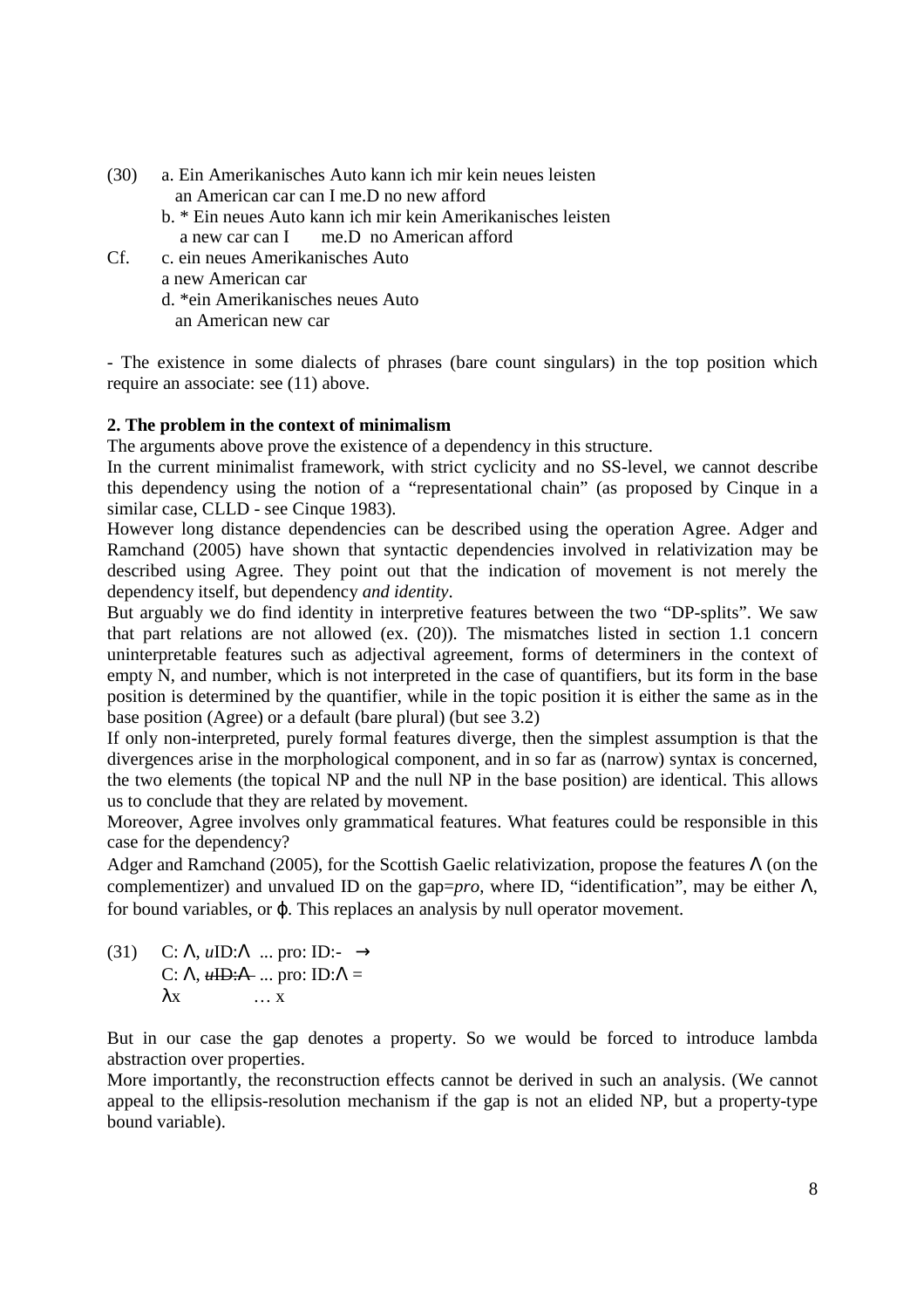The same arguments argue against a Base Generation + Null Operator Movement analysis as proposed for CLLD by Iatridou (1995).

So I will adopt a movement analysis and try to give a morphological account for the facts illustrated in 1.1.

### **3. A morphological explanation for the facts illustrated in 1.1.**

# **3.1. Full DP in the base position: pre-[Ne] forms of the determiners**

The pre- $[\text{Ne}]$  forms of the determiners (see (2)-(3)), the ban on the determiners which cannot combine with an empty N (see (12)) and the presence of determiners specialized to pre-[ $_{\text{N}}$ e] contexts (ex. (9)) may be derived as a consequence of the assumption that *the morphological component treats base-generated empty Ns and traces of movement in the same way.*

Indeed, according to the copy theory of movement, traces are not sui-generis objects, but phrases deleted at PF. Empty Ns are pro-Ns with a null phonological matrix (for an overt pro-N, see engl. one). So after "chain reduction"<sup>2</sup> (copy deletion) applies, the two are the same object at PF:  $[Npe]^3$ .

## **3.2. Split DP and number: Number mismatch**

Number mismatch only arises when there is a (count) singular in the base position. In this case, we find three constructions in the languages discussed here:

1. plural… singular (Romanian + one variety of German) (see ex. 2 and 4)

2. singular indef. article+NP … singular (a second variety of German) (see ex. 5)

3. bare singular NP … singular (a third variety of German) (ex. 11 and 26)

Construction 3 is unproblematic. Moreover, as we have seen (ex. (11) and (26)), it supports the movement hypothesis, since in the absence of an associate a bare singular is impossible in this position.

For 2 we may assume that topics must be at least NumP in these dialects, and singular Num is realized as the indefinite article in the absence of a preceding determiner.

For various reasons (see Munn and Schmitt 2001, 2002, 2004, Dobrovie-Sorin, Bleam & Espinal  $(2005)^{4}$  it has been suggested that the difference in distribution between bare count singulars and bare plurals reflects a different categorial status: bare plurals are NumPs, bare count singulars are NPs, and the singular counterpart of plural Num is the indefinite article.

Then the derivation will look as follows:

(32) No movement:  $[[D \text{ kein}][N_{\text{W}} + Sg][N_{\text{P}}\text{Auto}]] \rightarrow \text{kein Auto}$ Movement:  $[[D \text{ kein}] [NumP[Num +sg] [NpAut] \rightarrow$  $\left[\text{NumP}[\text{Num} + \text{sg}]\left[\text{NP}[\text{Aut}0]\right] \dots \left[\text{In} \text{K}[\text{ein}]\left[\text{Num}[\text{Num} + \text{sg}]\left[\text{NP}[\text{Aut}0]\right] \right] \right] \right]$  [NumP[Num +sg] [NPAuto]]… [[D kein] [NumP[Num +sg] [NPAuto]] → ein Auto … keines

<sup>&</sup>lt;sup>2</sup> In Bobaljik's (2002) PF-algorithm, chain-reduction precedes Vocabulary Insertion (it is the second step after assignment of precedence relations to syntactic nodes)

<sup>3</sup> Neeleman and Weerman (1999) argue that in accordance with minimalist assumptions, we expect licensing of empty categories to be a PF phenomenon

<sup>&</sup>lt;sup>4</sup> Another argument for the analysis of bare plurals and singulars with the indefinite article as NumPs is their similar behaviour in predicative copular sentences:

<sup>(</sup>i) Fido and Guffy are dogs

<sup>(</sup>ii) Fido is a dog

<sup>(</sup>iii) \*Fido is dog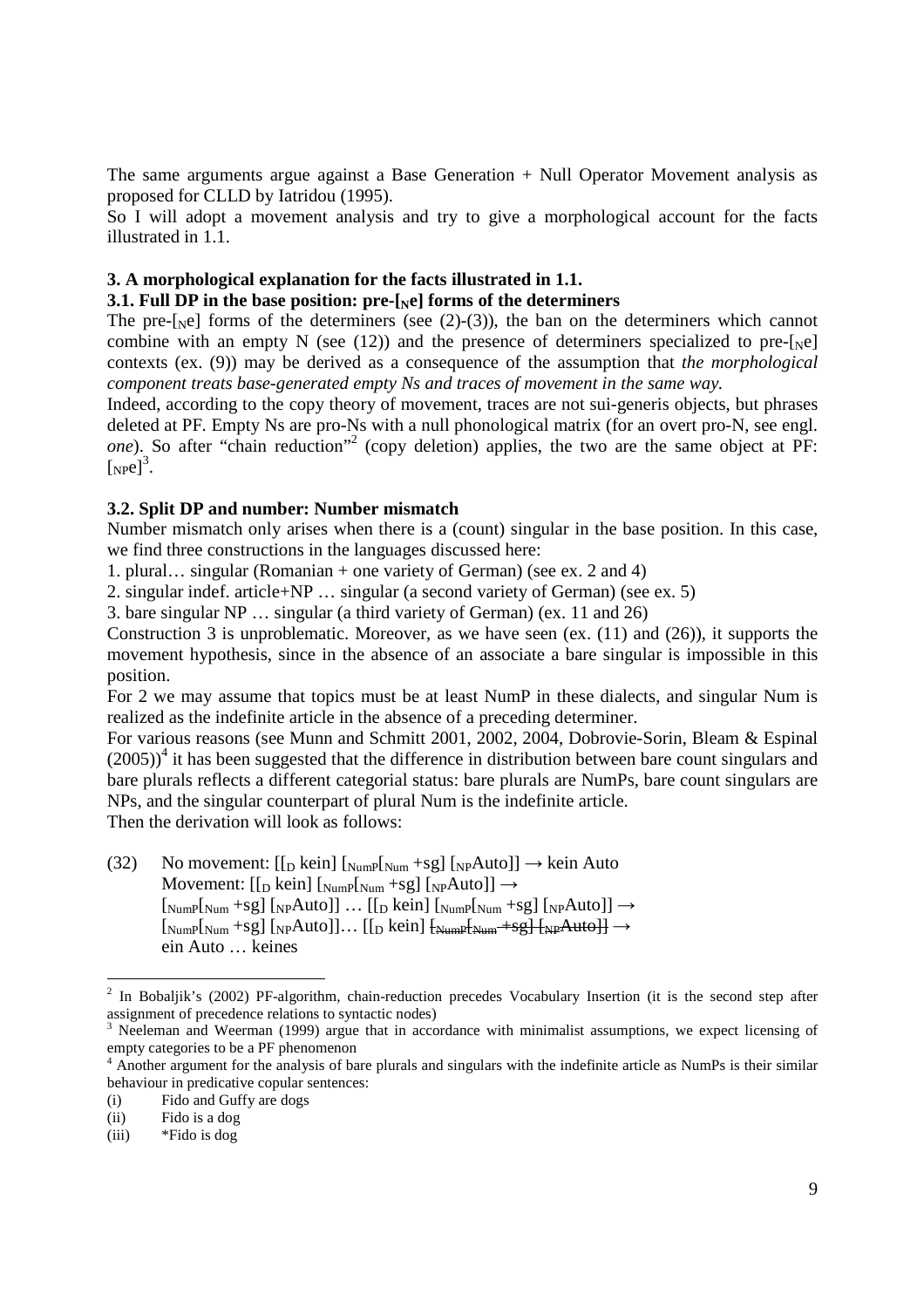To explain construction 1, number mismatch (plural .. singular), we start from the observation that in the dialects/constructions with number mismatch *the determiners which allow the split construction are precisely those for which number appears to be uninterpreted*: the Det is a quantity word which selects a particular number (cardinal or indefinite quantity word, including the negative in Romanian), or an indefinite for which the difference in number doesn't usually add something to the interpretation (the negative in German); universal quantifiers, quodlibetics, alternatives and definite Ds are degraded:

(33) a. ?? Romane de Borges (le)-am citit pe acestea/fiecare/toate/altele Romanian novels by B. (AcCl)-I-have read Ac those/each/all/others  $b. * C$ ărți ia-o / ia-le pe oricare books take-AcClsg. / take-AcClpl. any

Secondly, it is important to notice that plural also appears in base generation constructions, as we see in the English Left Dislocation, which, as shown in (25), is a base-generated (hanging) topic, and in *as for* topics in English and Romanian:

- (34) Books/\*Book about Paris, I have only one.
- (35) a. As for prizes, he has only yet received one. b. Ca premii, până acum a primit doar unul Romanian as prizes until now has received only one

Based on these facts, I propose the following explanation for number mismatch:

(i) Num in structures with quantitative determiners has an unmarked value, interpreted as "(indefinite) quantity" or "sum of individuals" (see Dobrovie-Sorin 2006), or perhaps "divisive" (as proposed by Borer 2005). For count nouns, this unmarked value is the plural.

(ii) What is topicalized in Split-DPs is a NumP with an unmarked, +divisive value for Num. It is not merely the class denoted by the noun, but something that receives a quantity specification<sup>5</sup>. The quantity specification is part of the new information, always sitting in the base position.

(iii) In structures with quantitative determiners, Num (morphologically) agrees with the determiner.

(iv) The extracted Num escapes agreement with the Q because this agreement is late (hence the term "morphological"): it is realized on the phase domain by the completion of the phase, after all movements outside the phase have taken place.

We assume that the topicalized constituent is a NumP because if it were an NP, we would expect to find singular morphology, since singular morphology is simpler than plural (the singular form is often the bare root). We also have evidence for the assumption that the reason why the topic contains the Num level is not purely formal, but semantic: it is not the case that the topic position

(i) Lapte am luat două sticle

 $\overline{a}$ 

<sup>&</sup>lt;sup>5</sup> Note that mass nouns are acceptable in this construction (at least in Romanian), appearing, of course, in the singular:

milk I-have taken(bought) two bottles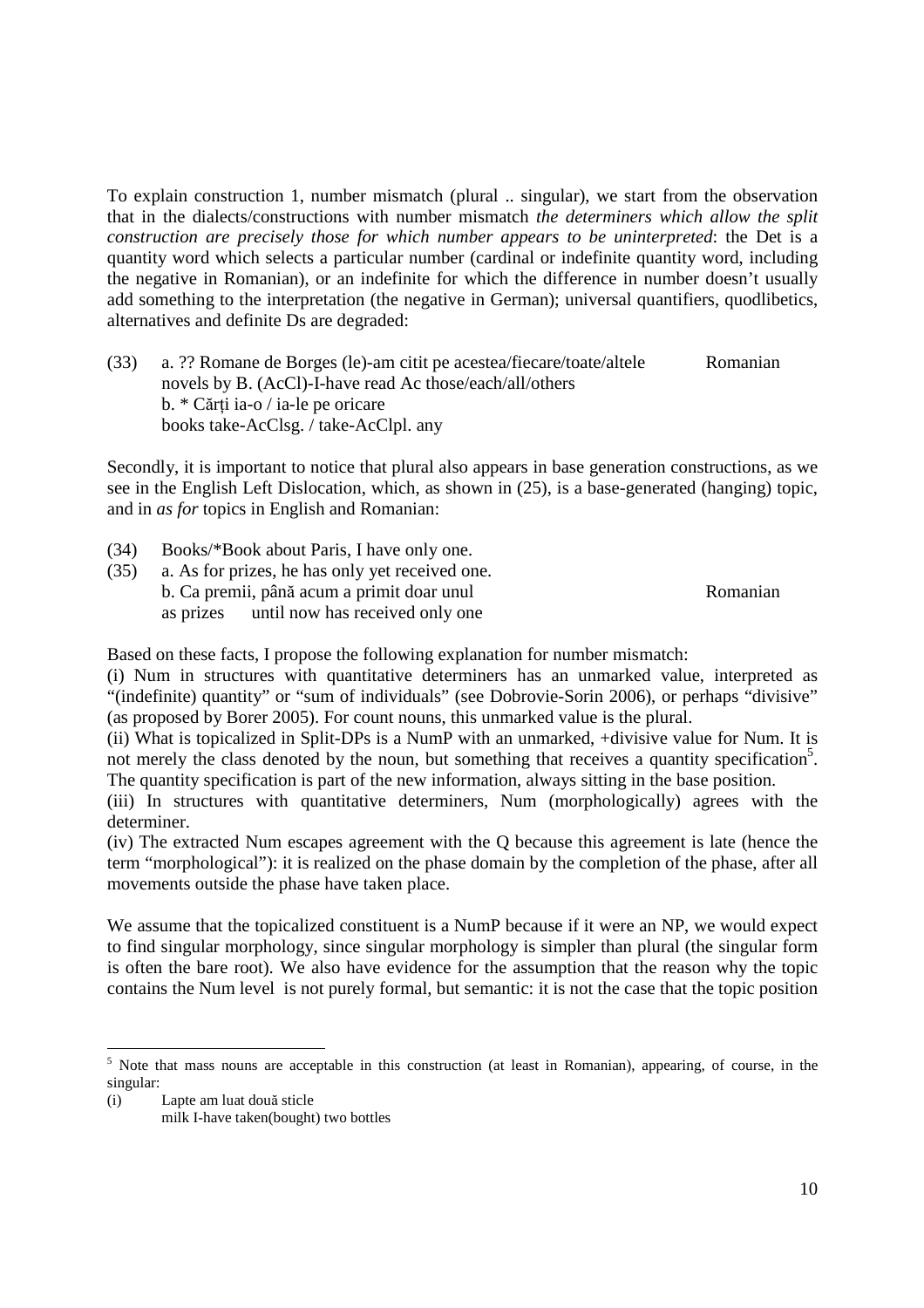requires that the Num level should be realized, since bare count singulars, which we assumed to lack the Num level, may be topicalized<sup>6</sup>, yet they cannot appear in the split construction:

(36) a. Are maşină he-has car b. Maşină are car he-has c. Maşini/??maşină are doar una cars/car he-has only one d. Maşini/\*Maşină n-are nici una cars/car not-he-has no one

Additional evidence for the assumption that plural Num is the unmarked value for count nouns may be found in morphology: under the hypothesis that plural morphology on the noun head and the singular indefinite article are realizations of the Num head (see above), the plural Num is morphologically lighter, as expected for an unmarked value.

# **3.3. Adjective inflection mismatch**

As illustrated in (6)) (repeated here), in German adjectives in the topic don't show the "weak" inflection used when following a determiner, but the "strong" inflection used in the absence of a determiner bearing a strong ending:

(6) a. Er hat keine polnischen Gänse German (Fanselow 1988) he has no Polish-*en* geese b. Polnisch**e** Gänse hat er keine Polish-*e* geese has he no

We explain this phenomenon using the same concept of morphological agreement by which we have described number mismatch: the establishment of the strong vs. weak form of the adjective is done after movement and is limited to the phase domain - exactly the portion of the structure which, under phase theoretical assumptions, is sent to the PF interface immediately after the valuation of all of its unvalued features.

### **3.4. Remark on "PF-agreement"**

 $\overline{a}$ 

We conclude that if the movement analysis is correct, then number mismatch and adjective inflection mismatch show that in some cases DP-internal agreement does not reach the moved part of the DP. We explained this fact by assuming that (sometimes) DP-internal agreement operates only on phase domains, by the time the phase is completed and the domain becomes opaque, so that the moved phrase, which by this time already occupies the edge of the phase or has moved even further, should not be affected.

Agreement realized only on phase domains, by the time the phase is completed and the phase domain becomes opaque, is likely to be a part of the PF derivation (on post-syntactic agreement,

<sup>&</sup>lt;sup>6</sup> In Romanian a restricted class of verbs allow bare singular objects: verbs related somehow to possession, such as have, get, buy, bring, search, wear. The bare singular is interpreted as a "semantic incorporated nominal" (see Farkas - de Swart 2003).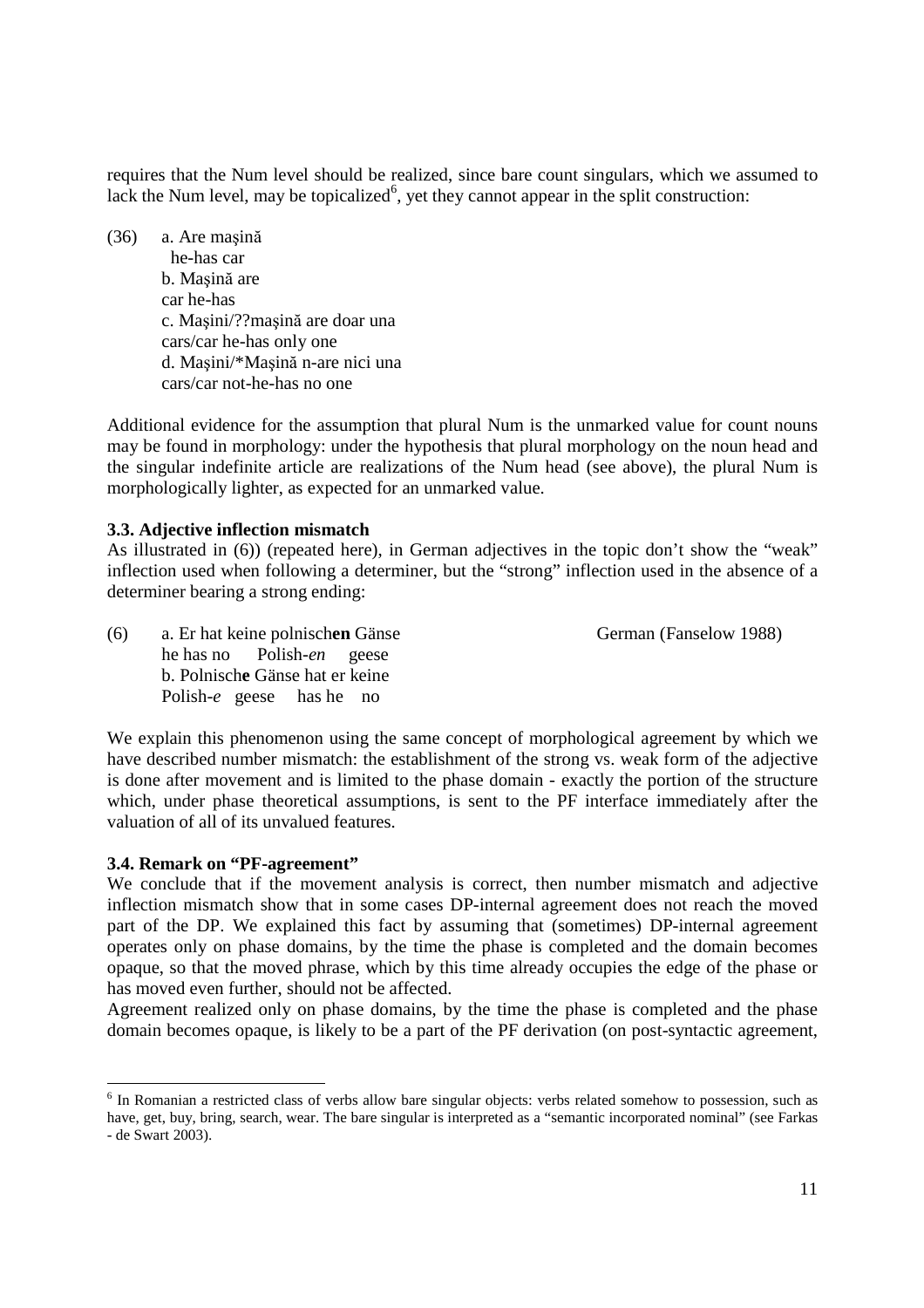see also Bobaljik 2005<sup>7</sup>). This implies a more syntactic PF, which is in accordance with the idea of a cyclic Spell-Out. Operations at this level are characterized by the following properties:

- they read the output of the syntactic derivation

- they do not feed further syntactic derivation

- they have no interpretive effects

- they are local, limited to a Spell-out domain - in our case, the phase domain of a DP.

For the technical implementation of this kind of agreement, we have at our disposal the tools developed in the Distributed Morphology framework, such as the concept of *dissociated morphemes*: (morphemes inserted *post-syntactically* in certain *syntactic* configurations, see Embick 1997).

If this kind of agreement should be kept as a part of (narrow) syntax, we could adopt Chomsky's (2005) suggestion that various syntactic processes may take place in parallel inside a phase. In this case, valuation of uninterpretable features on Ns and As could take place inside the phase domain, triggered by the phase head D. Independently, the edge feature of this head could trigger raising of the NumP to SpecDP, thus escaping the phase-domain-agreement.

# **3.5. Lack of** *de* **insertion with complex numerals in Romanian**

We are left with the problem raised by the contrast in  $(7)$ :

(7) a. Au venit douăzeci de copii Romanian have come twenty of children

 $\overline{a}$ 

 b. (\*De) copii au venit douăzeci (\*de) (of) children have come twenty (of) c. \*Au venit douăzeci copii have come twenty children

The important fact to be noticed here is that *de* is not a true preposition, but a spell-out of some functional head in the nominal projection. As shown in (37), *de* is inserted only after (complex) cardinals which bear their own ϕ-features, which makes it look like a K head, spelling out a genitive case assigned to the noun by the numeral. However, (38) shows that the numeral is not a nominal head in this structure: if a determiner appears above the cardinal, it agrees with the lexical head and not with the cardinal.

- (37) a. două zeci / două sute de copii two.fem tens / two.fem hundred of children (masc) b. doi / cinci / unsprezece (\*de) copii two.masc / five / eleven (one-*sprezece*) children (38) cei /\*cele două zeci de copii
- the.masc.pl./the.fem.pl. two.fem tens of children (masc)

<sup>&</sup>lt;sup>7</sup> Bobaljik 2005 proposes a different type of argument for post-syntactic agreement: "if agreement is dependent on the outcome of a post-syntactic operation, then agreement must also be post-syntactic." He applies this argument to verbal agreement, showing that it is depending on m-case, not on grammatical function; he relies on the idea that mcase itself is post-syntactically established.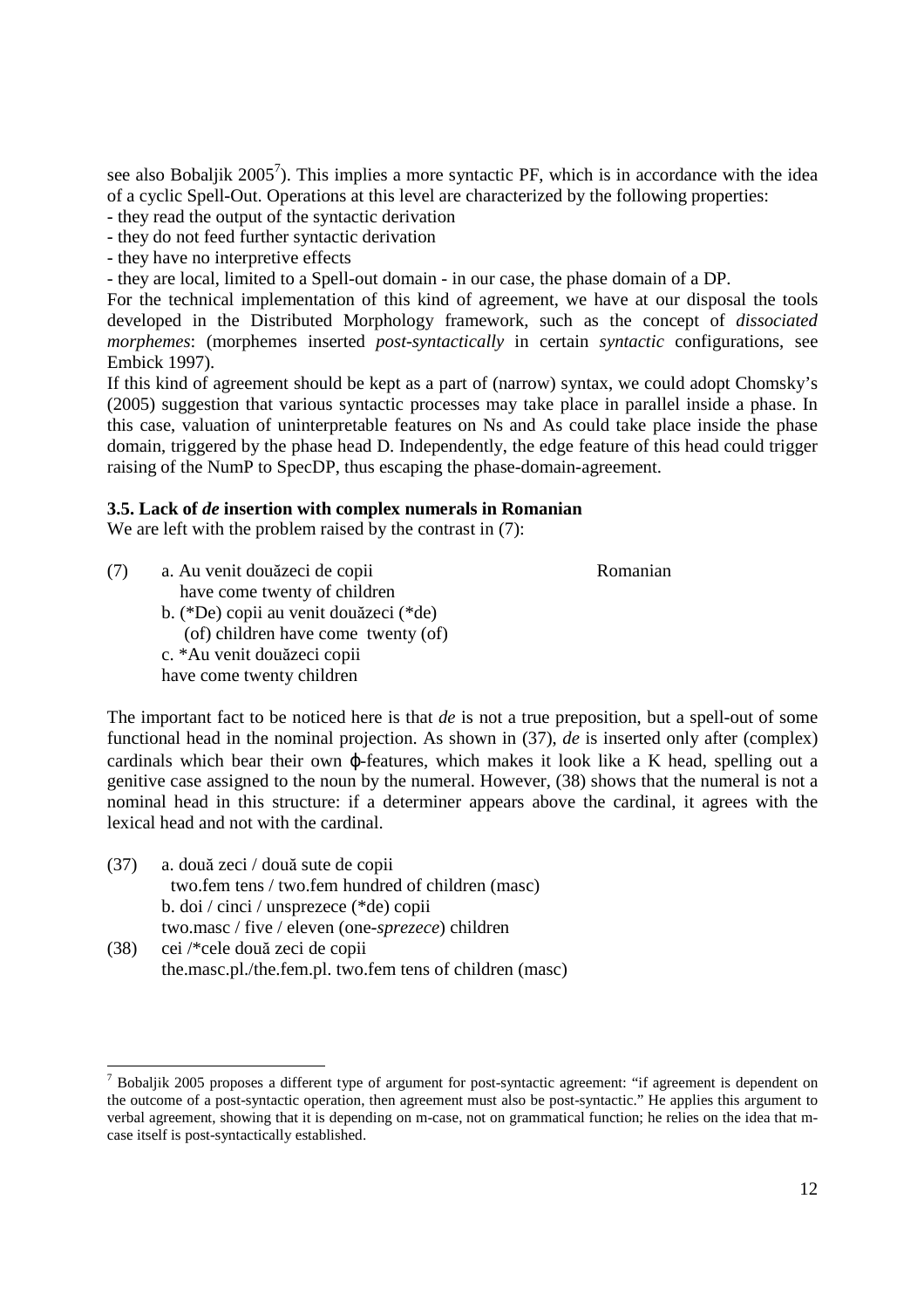So we infer that the cardinal occupies the Spec of a functional projection below D, let's say Q<sup>8</sup>; some cardinals still have an N feature, so they absorb Case, and trigger *de* insertion in order to case-license the NumP. *de* could be assumed to sit in  $Q^0$ .

In the topic construction, the NumP complement of this  $Q^0$  moves. As a prepositional-like element,  $\dot{Q}^0$  is phonetically cliticized onto its complement. It follows that when the complement is phonetically null,  $Q^0$ , lacking a host, will also be null.

Notice that the split construction is also possible in DPs of the form Quantitative noun - *de -*  Lexical Noun, where agreement on the verb shows that the lexical head of the construction is the second noun, so that the quantitative noun occupies a Spec position in the functional domain of the second noun:

(39) a. O multime de studenti au /  $*$ a căzut la examen a fool of students have/has failed the exam b. Studenti au căzut la examen o multime students have failed the exam a fool

With group nouns, where the second noun is not the lexical head of the DP, the split is impossible:

(40) a. Un grup de fete a( ?u) cerut o reexaminare a group of girls has/have a re-examination b. \* Fete a(u) cerut o reexaminare un grup a group of girls has/have a re-examination

This contrast confirms the idea that the *de* which is dropped in the split-construction is the spellout of a functional head in the extended nominal projection. (As shown in the example under note 3, pg. 10, the same phenomenon is found with mass nouns introduced by a quantity noun). We may find other instances of deletion of a dummy functional head before a null element, including cases when the null element is the result of movement: in Welsh (see Rouveret 2006), in the construction copula + progressive particle +  $VP$ , the progressive particle disappears when the VP is fronted:

| (41) | a. Yr ydw i'n teimlo'n chwyrn    |                         |
|------|----------------------------------|-------------------------|
|      | Prt am I Prog feel Pred agitated | "I am feeling agitated" |
|      | b. Teimlo'n chwyrn yr ydw i      |                         |
|      | feel Pred agitated Prt am I      |                         |

### **References**

Adger, D. and Ramchand, G. (2005) "Merge vs Move: wh-dependencies revisited", *Linguistic Inquiry* , 36.2, 161-193

  $8<sup>8</sup>$  I assume that cardinals generally occupy Spec positions because they may be phrasal:

<sup>(</sup>i) a. între trei şi cinci ore between three and five ours b. mai putin de sapte metri more little of five meters